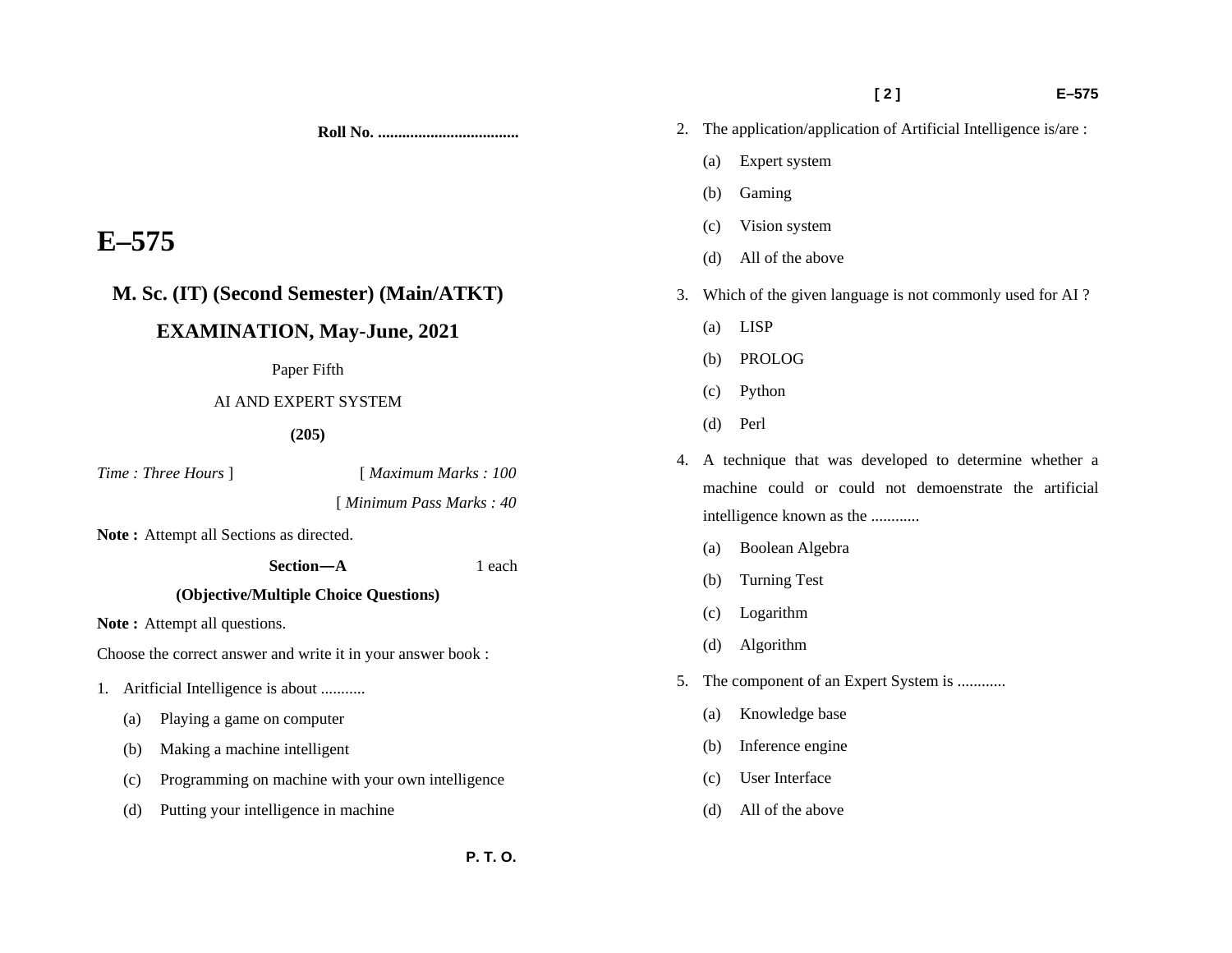| $\lceil 3 \rceil$ |  |
|-------------------|--|
|                   |  |

 **[ 3 ] E–575** 

- 6. The available ways to solve a problem of state-space search :
	- (a) 1
	- (b) 2
	- (c) 3
	- $(d) 4$
- 7. Among the given options, which is not the required property of knowledge representation ?
	- (a) Inferential efficiency
	- (b) Representational verification
	- (c) Inferential adequacy
	- (d) Representational adequacy
- 8. Which agent deals with the happy and unhappy state ?
	- (a) Utility-based agent
	- (b) Goal-based agent
	- (c) Model-based agent
	- (d) Learning agent
- 9. Which AI technique enables the computers to understand the associations and relationships between object and events ?
	- (a) Heuristic processing
	- (b) Relative symbolism
	- (c) Cognitive science
	- (d) Pattern matching
- 10. Web Grawler is an example of ............
	- (a) Intelligent agent
	- (b) Problem solving agent
	- (c) Simple reflex agent
	- (d) Model based agent
- 11. Ways to achieve AI in real life are .............
	- (a) Machine learning
	- (b) Deep learning
	- (c) Both (a) and (b)
	- (d) None of the above
- 12. Which statement is valid for the Heuristic function ?
	- (a) The heuristic function is used to solve mathematical problems.
	- (b) The heuristic function takes parameters of type string and returns an integer value.
	- (c) The heuristic function does not have any return type.
	- (d) The heuristic function calculates the cost of an optimal path between the pair of states.
- 13. The decision tree algorithm reaches its destination using
	- (a) Single test
	- (b) Two test

..........

- (c) Sequence of test
- (d) No test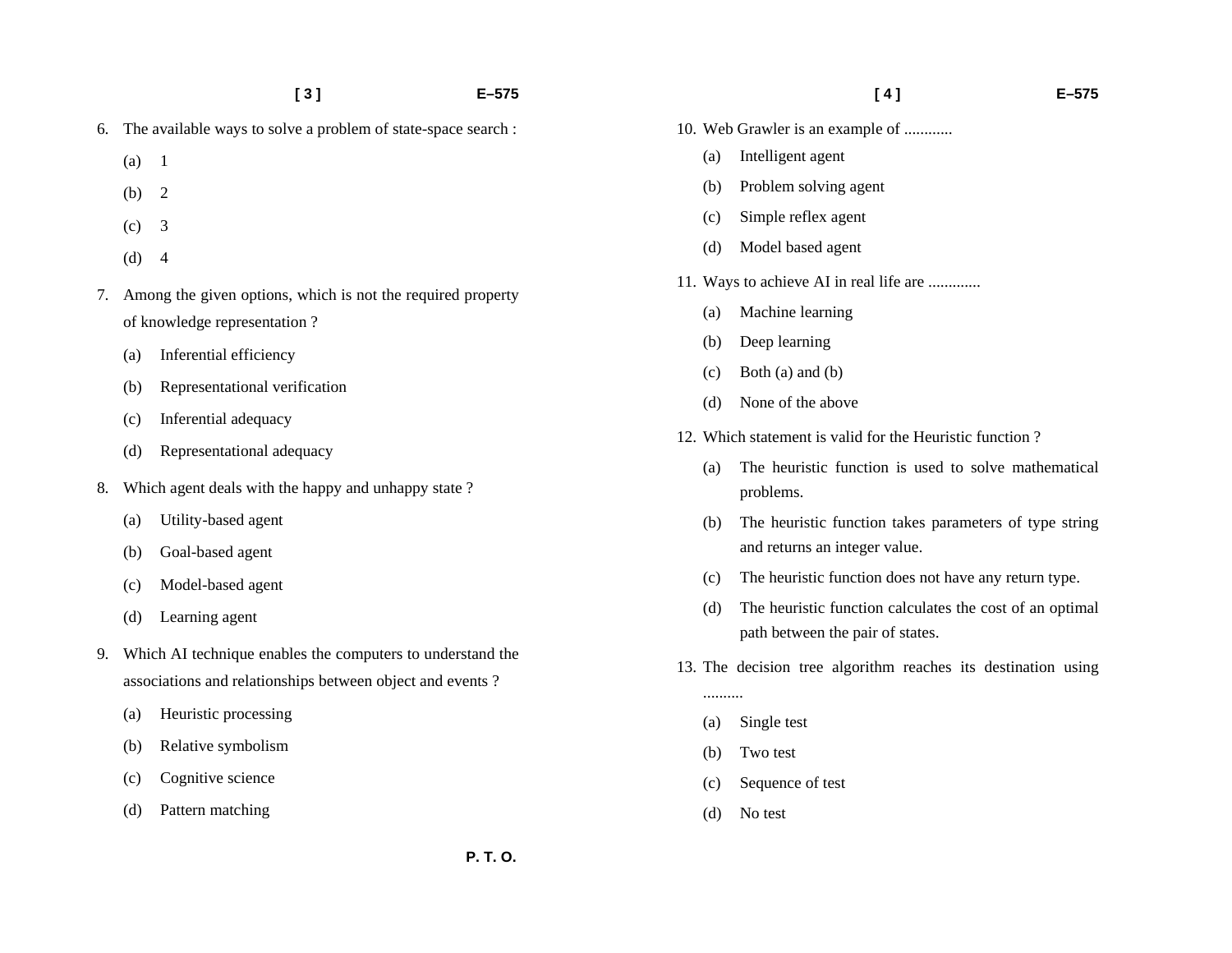- 14. Who is the father of Artificial Intelligence ?
	- (a) Doug Catting
	- (b) John McCarthy
	- (c) Williams
	- (d) Rasmus Lerdorf
- 15. The traditional way to exit and LISP system is to enter .........
	- (a) quit
	- (b) exit
	- (c) bye
	- (d) ok
- 16. Select the most appropriate situation for that a blind search can be used :
	- (a) Real-life situation
	- (b) Small search space
	- (c) Complex game
	- (d) All of the above
- 17. If a robot is able to change its own trajectory as per the external conditions, then the robot is considered as the .........
	- (a) Mobile
	- (b) Non-servo
	- (c) Open loop
	- (d) Intelligent
- 18. The search algorithm which is similar to the minimax search, but removes the branches that don't affect the final output is known as ...........
	- (a) Depth-First search
	- (b) Breath-First search
	- (c) Alpha-beta pruning
	- (d) None of the above
- 19. In the TSP problem of *n* cities the time taken for traversing all cities, without having prior knowledge of the length of the minimum tour will be .........
	- (a) O (*n*)
	- (b) O  $(n^2)$
	- (c) O (*n* !)
	- (d) O (*n*/2)
- 20. A knowledge-based agent can be defined with ............ levels.
	- $(a) 2$
	- (b) 3
	- $(c)$  4
	- (d) None of the above

#### **Section—B** 2 each

## **(Very Short Answer Type Questions)**

Note: Attempt all questions. Answer using 2-3 sentences.

- 1. What is AI technique ?
- 2. What is an Agent ?
- 3. Define state space search.
- 4. What is Graph ?
- 5. What is knowledge representation ?
- 6. What is frame systems ?